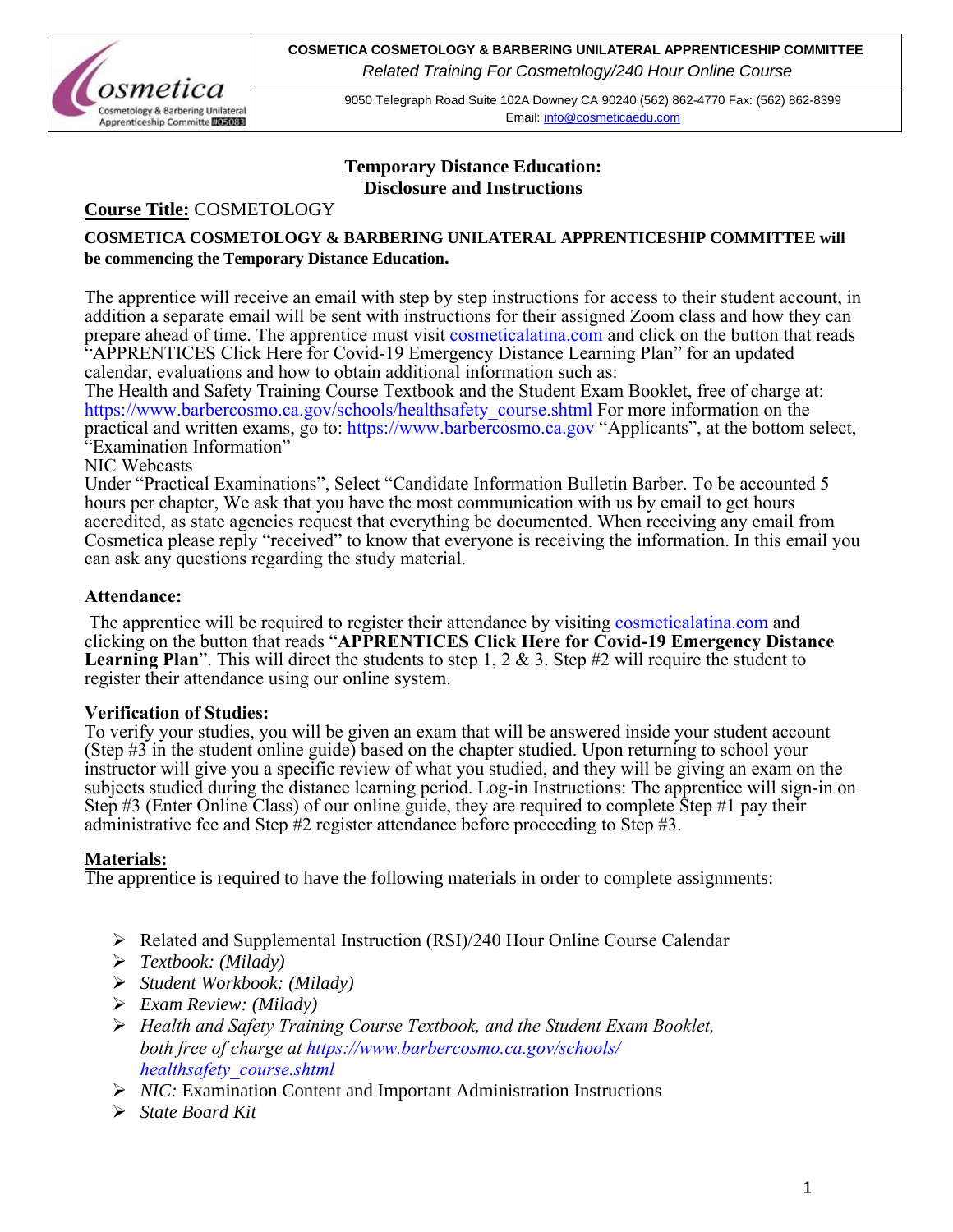

9050 Telegraph Road Suite 102A Downey CA 90240 (562) 862-4770 Fax: (562) 862-8399 Email[: info@cosmeticaedu.com](http://info@cosmeticaedu.com)

## **Assignments:**

The apprentice must review the 240 Hour Online Course Calendar to complete the materials indicated for that day.

Method of assignments include the following:

## Theory:

- Read Milady *Textbook* with the chapter indicated on their calendar.
- Complete interactive exercises on their *Student Workbook* in order to reinforce learning and increase student comprehension.
- $\triangleright$  Complete a multiple choice question Exam Review inside the student account where the [student will see their test](mailto:info@cosmeticaedu.com) score immediately after completing the exam.

Practical: Review the Core Domain Sections on the following:

Videos are provided inside the student account.

- *NIC:* Examination Content and Important Administration Instructions
- *Health and Safety Training Course Textbook*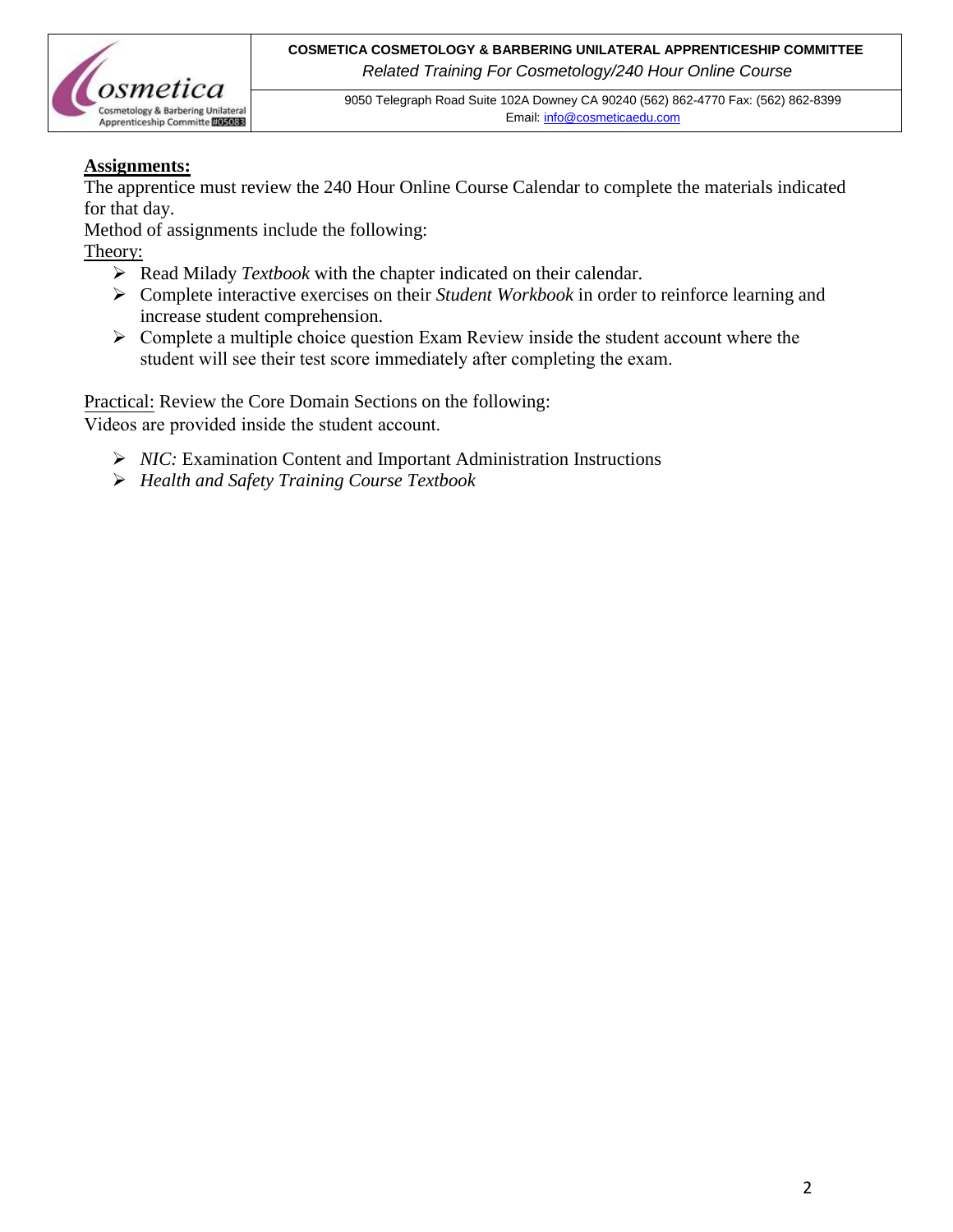

9050 Telegraph Road Suite 102A Downey CA 90240 (562) 862-4770 Fax: (562) 862-8399 Email[: info@cosmeticaedu.com](http://info@cosmeticaedu.com)

## **Course Description**:

This course prepares students for the California State Board of Barbering and Cosmetology Licensure Examination and a career in Cosmetology. The student will learn techniques based on demonstration and practical application, using safety and public health rules and regulations pertaining to cosmetology. Related and supplemental instruction will be given in the area of cosmetology, chemistry, anatomy and physiology related to cosmetology, hair care, coloring, light therapy; and cutting and styling, and salon/shop management. The course in Cosmetology is designed to be completed within two years or a 3,200 hours of On-The-Job Training(OJT), in conjunction with 240 hours of Related and Supplemental Instruction (RSI).

## **Goals:**

Upon completion of the course, the students will:

- As a productive worker: Follow directions, use tools,gather and interpret as appropriate in servicing the barbering client;
- As an effective communicator: Interact with clients and staff communicating information and expressing ideas in an appropriate manner;
- As a life-long learner: Set goals, gather information, make decisions, establish a plan, learn new information and acquire new skills; and
- Be preapred to pass the state licensure examination and possess enrey-level skills for employment as a cosmetologist.

## **Assesments:**

The apprentice will be evaluated on the following:

- $\triangleright$  Completed Assignments
- $\triangleright$  Written Exams
- $\triangleright$  Written Evaluation after completion of each chapter.
- $\triangleright$  Mock Board Examination Covering written & practical exam procedures

## **Credit:**

5 Hour Credit will be given per chapter assignment. Competency demostrated on logging into the Cosmetica CBUAC server, completed assignments, written exams, and written evaluation with a grade of 75% or better.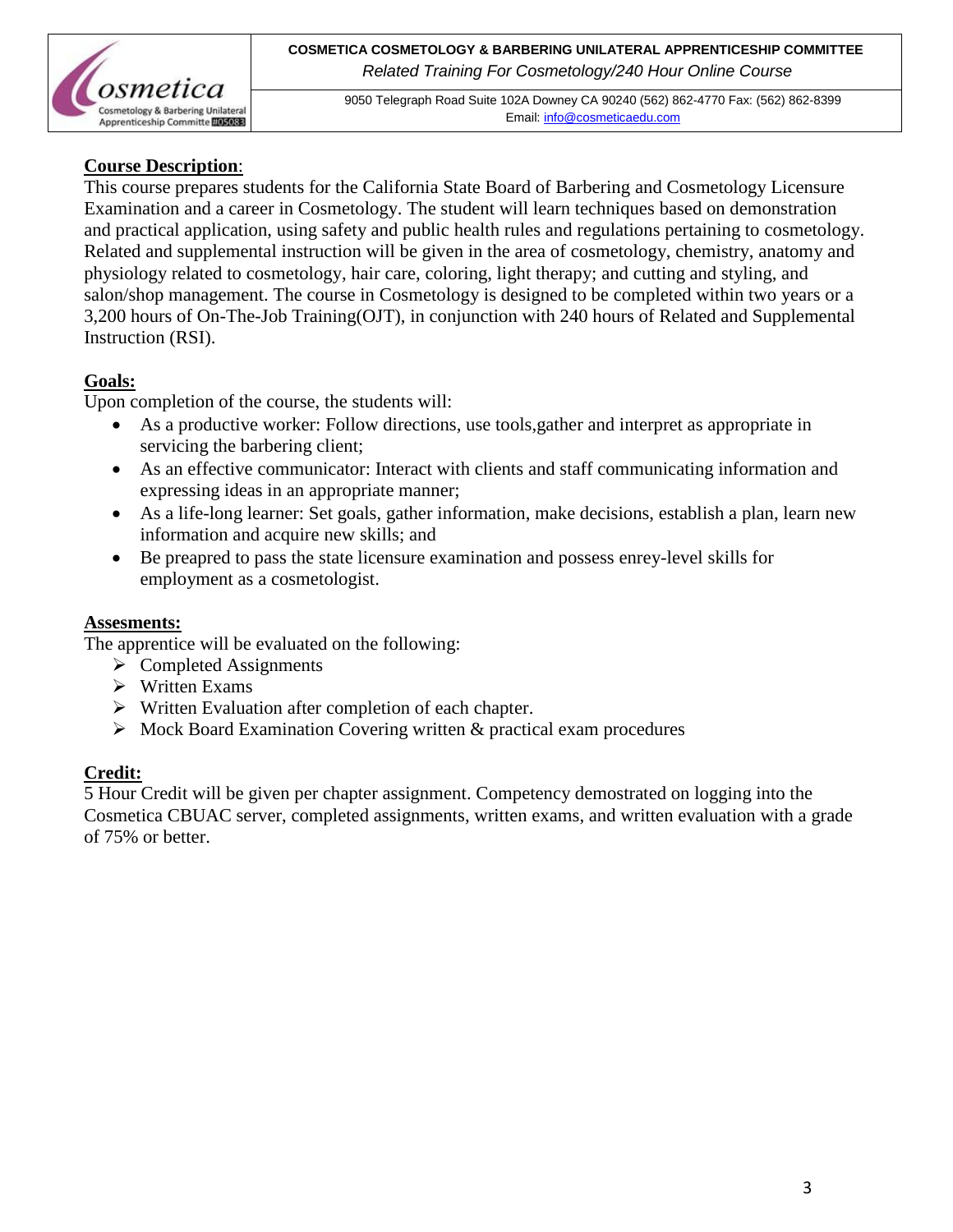

9050 Telegraph Road Suite 102A Downey CA 90240 (562) 862-4770 Fax: (562) 862-8399 Email[: info@cosmeticaedu.com](http://info@cosmeticaedu.com)

## **Performance Objectives:**

Upon completion of the course , the apprentice will demonstrate a working knowledge of and proficiency in performing the following areas:

- $\triangleright$  (Chap. 1): History & Career Opportunities
- $\triangleright$  (Chap. 2): Life Skills
- $\triangleright$  (Chap. 3): Your Professional Image
- $\triangleright$  (Chap. 4): Communicating For Success
- **(**Chap. 5): Infection Control: Principles & Practices
- $\triangleright$  (Chap. 6): General Anatomy & Physiology
- $\triangleright$  (Chap. 7): Skin Structure, Growth & Nutrition
- $\triangleright$  (Chap. 8): Skin Disorders & Diseases
- $\triangleright$  (Chap. 9): Nail Structure & Growth
- $\triangleright$  (Chap. 10): Nail Disorders & Diseases
- $\triangleright$  (Chap. 11): Properties Of The Hair & Scalp
- $\triangleright$  (Chap. 12): Basics Of Chemistry
- $\triangleright$  (Chap. 13): Basics of Electricity
- $\triangleright$  (Chap. 14): Principles Of Hair Design
- $\triangleright$  (Chap. 15): Scalp Care, Shampooing, & Conditioning
- $\blacktriangleright$  (Chap. 16): Haircutting
- $\triangleright$  (Chap. 17): Hairstyling
- $\triangleright$  (Chap. 18): Braiding & Braid Extensions
- $\triangleright$  (Chap. 19): Wigs & Hair Additions
- $\triangleright$  (Chap. 20): Chemical Texture Services
- $\triangleright$  (Chap. 21): Hair Coloring
- $\triangleright$  (Chap. 22): Hair Removal
- $\triangleright$  (Chap. 23): Facials
- $\triangleright$  (Chap. 24): Facial Makeup
- $\triangleright$  (Chap. 25): Manicuring
- $\blacktriangleright$  (Chap. 26): Pedicuring
- $\triangleright$  (Chap. 27): Nail Tips & Wraps
- $\triangleright$  (Chap. 28): Monomer Liquid & Polymer Powder Nail Enhancements
- $\triangleright$  (Chap. 29): Light Cured Gels
- $\triangleright$  (Chap. 30): Preparing For Licensure & Employment
- $\triangleright$  (Chap. 31): On The Job
- $\triangleright$  (Chap. 32): The Salon Business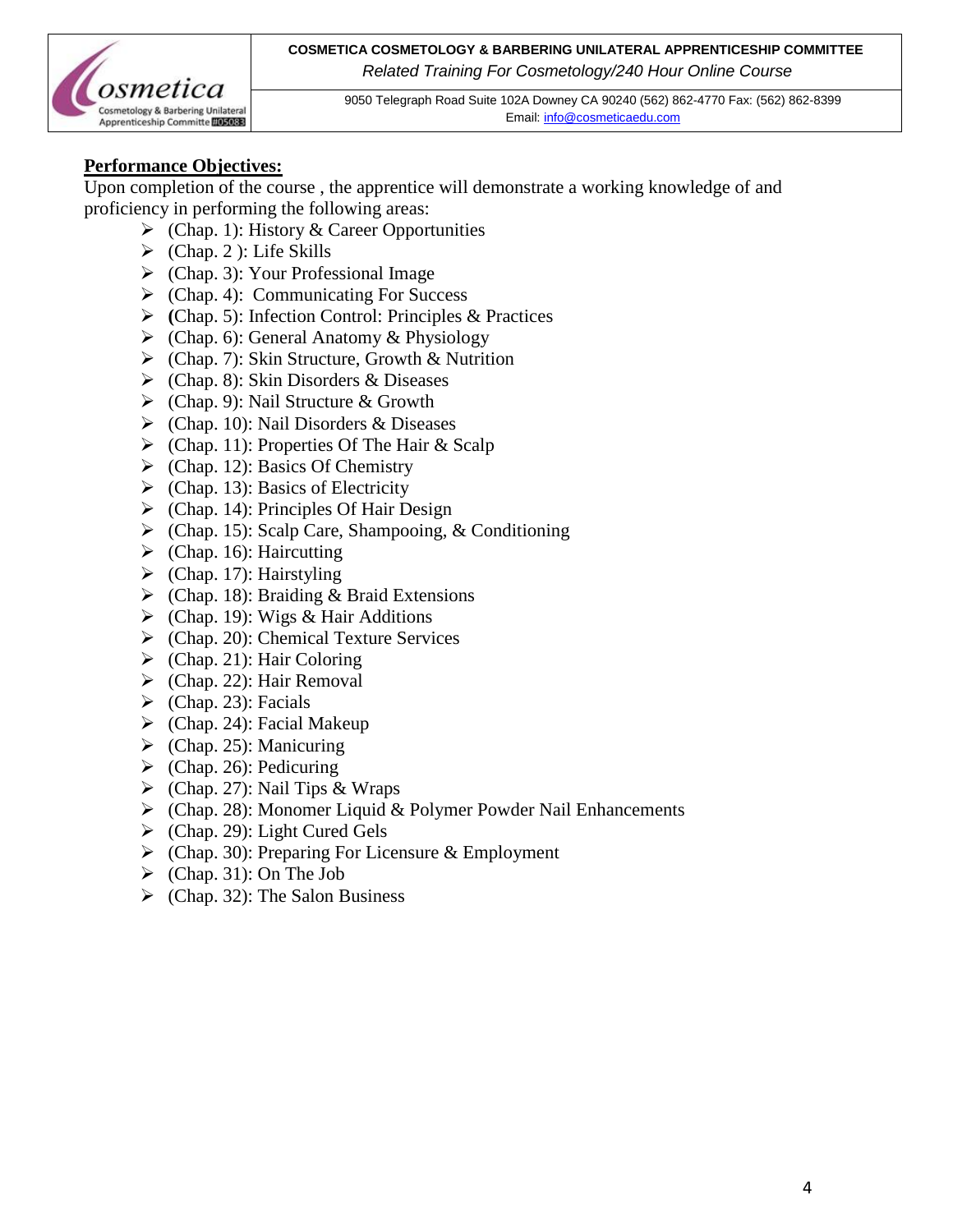

9050 Telegraph Road Suite 102A Downey CA 90240 (562) 862-4770 Fax: (562) 862-8399 Email[: info@cosmeticaedu.com](http://info@cosmeticaedu.com)

| <b>Chapters of Instruction:</b>                                                                                                                  |         |
|--------------------------------------------------------------------------------------------------------------------------------------------------|---------|
| <b>Chapter 1:</b>                                                                                                                                | 5 Hours |
| <b>History &amp; Career Opportunities</b>                                                                                                        |         |
| 1. Describe appearance enhancement and how it relates to cosmetology.                                                                            |         |
| 2. Recognize how trends are influenced by the history of cosmetology.                                                                            |         |
| 3. List several career opportunities available to a licensed beauty practitioner.                                                                |         |
| <b>Chapter 2:</b>                                                                                                                                | 5 Hours |
| <b>Life Skills</b>                                                                                                                               |         |
| 1. List the principles that contribute to personal and professional success.                                                                     |         |
| 2. Create a mission statement.                                                                                                                   |         |
| 3. Explain long-term and short-term goals.                                                                                                       |         |
| 4. Discuss the most effective ways to manage time.                                                                                               |         |
| 5. Demonstrate good study habits.                                                                                                                |         |
| 6. Define ethics.                                                                                                                                |         |
| 7. List the characteristics of a healthy, positive attitude.                                                                                     |         |
| <b>Chapter 3:</b>                                                                                                                                | 5 Hours |
|                                                                                                                                                  |         |
| <b>Your Professional Image</b>                                                                                                                   |         |
| 1. Name four good personal hygiene habits.                                                                                                       |         |
| 2. Explain the concept of dressing for success.<br>3. Practice ergonomically correct movement, postures, and principles.                         |         |
|                                                                                                                                                  |         |
| <b>Chapter 4:</b>                                                                                                                                | 5 Hours |
| <b>Communicating For Success</b>                                                                                                                 |         |
| 1. Take practical steps for effectively communicating in the workplace.                                                                          |         |
| 2. Conduct a successful client consultation.                                                                                                     |         |
| 3. Adequately manage tardy clients, schedule mix-ups, and unhappy clients.                                                                       |         |
| 4. Build open lines of communication with coworkers.                                                                                             |         |
| <b>Chapter 5:</b>                                                                                                                                | 5 Hours |
|                                                                                                                                                  |         |
| <b>Infection Control: Principles &amp; Practices</b>                                                                                             |         |
| 1. List the 16 categories of information required on Safety Data Sheets.<br>2. Understand state laws and rules and the differences between them. |         |
| 3. List the types and classifications of bacteria.                                                                                               |         |
| 4. Define blood-borne pathogens and explain how they are transmitted.                                                                            |         |
| 5. Explain the differences between cleaning, disinfecting, and sterilizing.                                                                      |         |
| 6. List the types of disinfectants and the steps to using them properly.                                                                         |         |
| 7. Define Standard Precautions.                                                                                                                  |         |
| 8. List your responsibilities as a salon professional.                                                                                           |         |
|                                                                                                                                                  |         |
| Chapter 6:                                                                                                                                       | 5 Hours |
| <b>General Anatomy &amp; Physiology</b>                                                                                                          |         |
| 1. Define and explain the importance of anatomy and physiology to the cosmetology profession.                                                    |         |
| 2. Describe cells, their structure, and their reproduction.                                                                                      |         |
| 3. Define tissue and identify the four types of tissues found in the body.                                                                       |         |
| 4. Name the 11 main body systems and explain their basic functions.                                                                              |         |
| <b>Chapter 7:</b>                                                                                                                                | 5 Hours |
| <b>Skin Structure, Growth &amp; Nutrition</b>                                                                                                    |         |
| 1. Describe the structure and composition of the skin.                                                                                           |         |
| 2. List the six functions of the skin.                                                                                                           |         |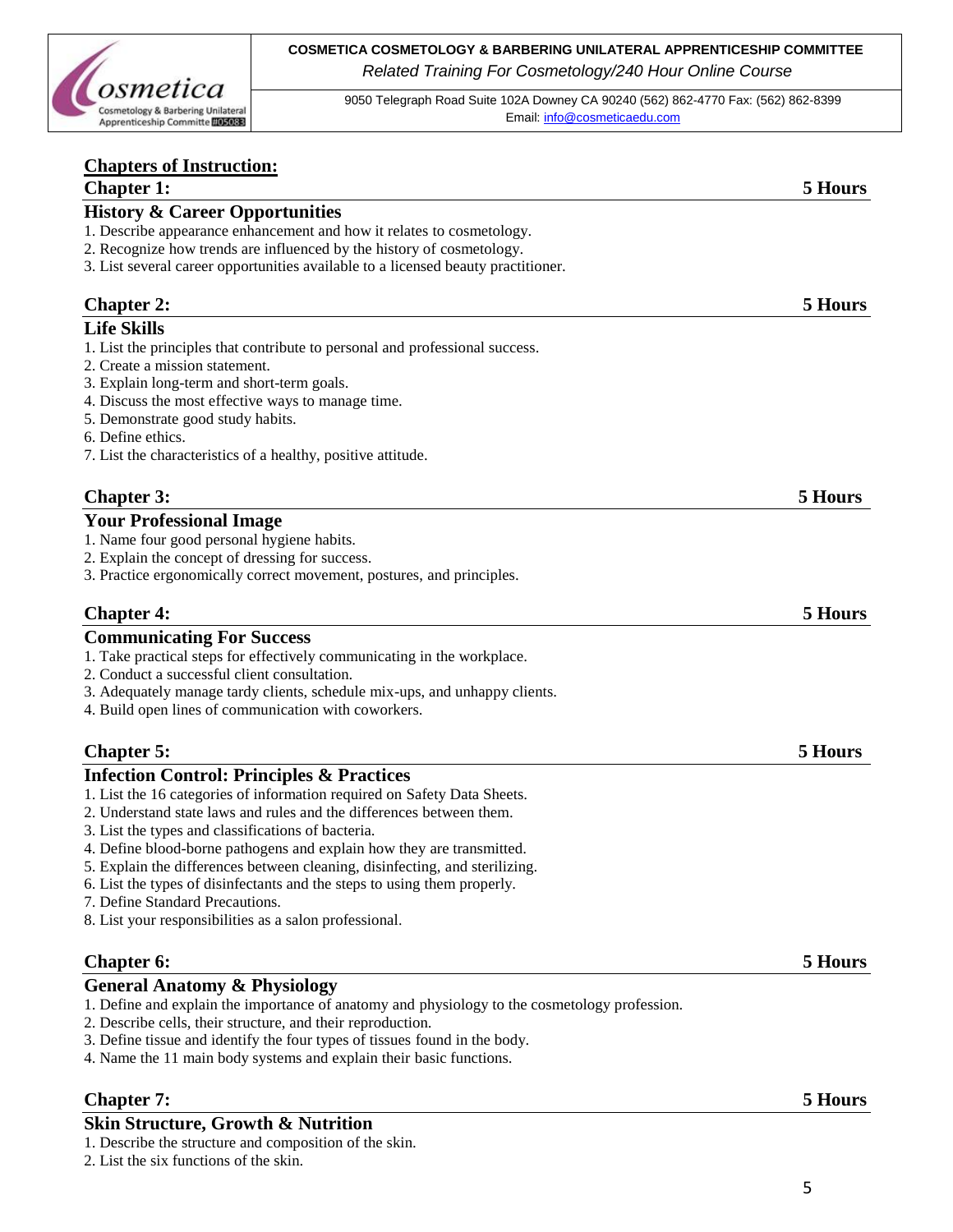

9050 Telegraph Road Suite 102A Downey CA 90240 (562) 862-4770 Fax: (562) 862-8399 Email[: info@cosmeticaedu.com](http://info@cosmeticaedu.com)

- 3. Name the classes of nutrients essential for good health.
- 4. Identify the food groups and dietary guidelines recommended by the U.S. Department of Agriculture (USDA).
- 5. List and describe the vitamins that can help the skin.

## **Chapter 8: 5 Hours**

#### **Skin Disorders & Diseases**

- 1. Identify and describe common skin lesions, differentiating between primary and secondary lesions.
- 2. List and describe common disorders of the sebaceous glands.
- 3. List and describe common changes in skin pigmentation.
- 4. Identify the forms of skin cancer including symptoms and mortality rates
- 5. Identify and describe the major causes of acne and current treatments.
- 6. List the factors that contribute to the aging of the skin.
- 7. Explain the effects of exposure to the sun on the skin.
- 8. Describe contact dermatitis and prevention measures for cosmetologists.

## **Chapter 9: 5 Hours**

#### **Nail Structure & Growth**

- 1. Describe the characteristics of normal, healthy nails.
- 2. Describe the nine basic parts of the nail unit.
- 3. Discuss how nails grow.

### **Chapter 10: 5 Hours**

#### **Nail Disorders & Diseases**

- 1. List and describe the various disorders and irregularities of nails.
- 2. Recognize diseases of the nails that should not be treated in the salon.
- 3. Perform a hand, nail, and skin analysis on a client.

### **Chapter 11: 5 Hours**

#### **Properties Of The Hair & Scalp**

- 1. Identify and distinguish the different structures of the hair root.
- 2. Point out and differentiate the differences among the three main layers of the hair shaft.
- 3. Identify and explain the three types of side bonds in the cortex.
- 4. Name and compare the differences among the three cycles of hair growth.
- 5. Give examples of the common types of hair loss and explain what can cause hair loss.
- 6. Identify and explain at least three options for hair loss treatment.

7. Learn to identify the most common hair and scalp disorders seen in the salon and school, and then name which ones a physician should treat.

8. Compare and describe the different factors that should be considered during a hair and scalp analysis.

## **Chapter 12: 5 Hours**

#### **Basics Of Chemistry**

- 1. List the difference between organic and inorganic chemistry.
- 2. Categorize and give examples of different substances for each of the different states of matter: solid, liquid, and gas.
- 3. Summarize, in your own words, oxidation–reduction (redox) reactions.
- 4. Define the differences between pure substances and physical mixtures.
- 5. Evaluate the difference among solutions, suspensions, and emulsions.
- 6. Explain what pH is and how the pH scale works.

### **Chapter 13: 5 Hours**

## **Basics of Electricity**

1. Identify the nature of electricity and the two types of electric current.

2. List electrical measurements.

#### 6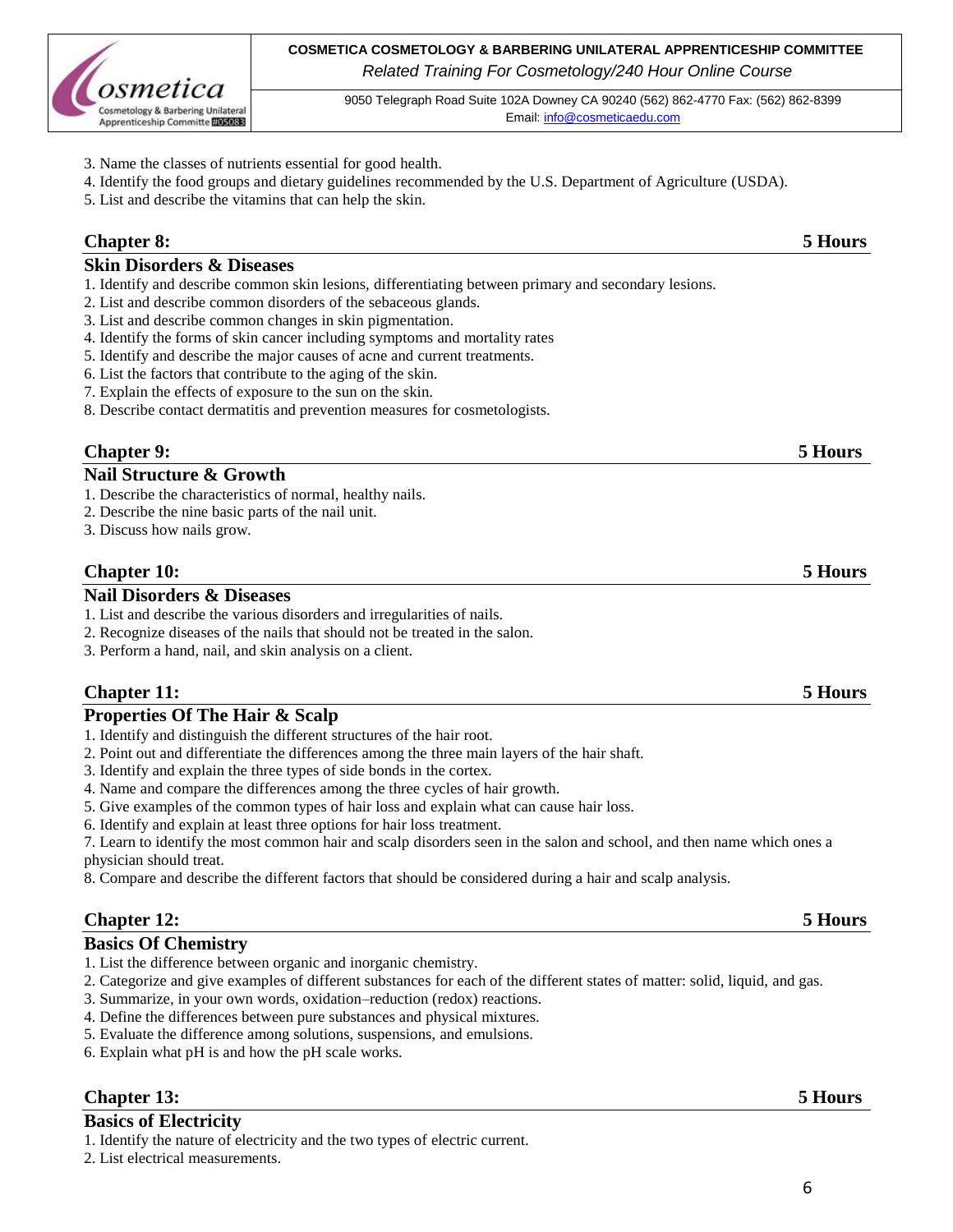

9050 Telegraph Road Suite 102A Downey CA 90240 (562) 862-4770 Fax: (562) 862-8399 Email[: info@cosmeticaedu.com](http://info@cosmeticaedu.com)

- 3. Understand the principles of electrical equipment safety.
- 4. Examine the main electric modalities used in cosmetology.
- 5. Outline other types of electrical equipment that cosmetologists use and describe how to use them.
- 6. Explain the electromagnetic spectrum, visible spectrum of light, and invisible light.
- 7. Compare the types of light therapy and their benefits.

### **Chapter 14: 5 Hours**

#### **Principles Of Hair Design**

- 1. Describe sources of hair design inspiration.
- 2. List the five elements of hair design and how they relate to hairstyling.
- 3. Explain the five principles of hair design and recognize their specific contribution to a hairstyle.
- 4. Understand the influence of hair type and texture on design.
- 5. Identify the seven different facial shapes and design a beneficial hairstyle for each.
- 6. Explain two design considerations for men.

### **Chapter 15: 5 Hours**

#### **Scalp Care, Shampooing, & Conditioning**

- 1. Identify the two most basic requirements for scalp care.
- 2. Demonstrate a scalp massage during a shampoo service.
- 3. Examine the differences and similarities of treating scalp and hair that are dry, oily, and/or affected by dandruff.
- 4. Describe how hair brushing contributes a healthy scalp.
- 5. Evaluate the uses and benefits of the various types of shampoo.
- 6. Evaluate the uses and benefits of the various types of conditioners.
- 7. Demonstrate the appropriate draping for a basic shampooing and conditioning, and draping for a chemical service.
- 8. Identify the three-part procedure of a hair care service and explain why it is useful

### **Chapter 16: 5 Hours**

### **Haircutting**

- 1. Identify the reference points on the head and understand their role in haircutting.
- 2. Define lines, sections, elevations, and guidelines.
- 3. List the factors involved in a successful client consultation.
- 4. Explain the uses of the various tools of haircutting.
- 5. Name three things you can do to ensure good posture and body position while cutting hair.
- 6. Perform the four basic haircuts.
- 7. List the multiple ways to section and cut the bang (fringe) area.
- 8. Discuss and explain three different texturizing techniques performed with shears.
- 9. Explain a clipper cut.
- 10. Identify the uses of a trimmer.

### **Chapter 17: 5 Hours**

#### **Hairstyling**

- 1. Execute finger waving, pin curling, roller setting, and hair wrapping.
- 2. Perform various blow dry styling techniques and learn the proper use of blow drying tools.
- 3. Demonstrate the proper use of thermal irons.
- 4. Demonstrate the proper use of a flat iron and show an understanding of heat settings.
- 5. Demonstrate various thermal iron manipulations and explain how they are used.
- 6. Perform the four basic curl patterns and explain the end result.
- 7. Describe the three types of hair pressing.
- 8. Understand the importance of preparation, sectioning, pinning, and balance with regard to updos.
- 9. Create the two foundational updos for styling long hair.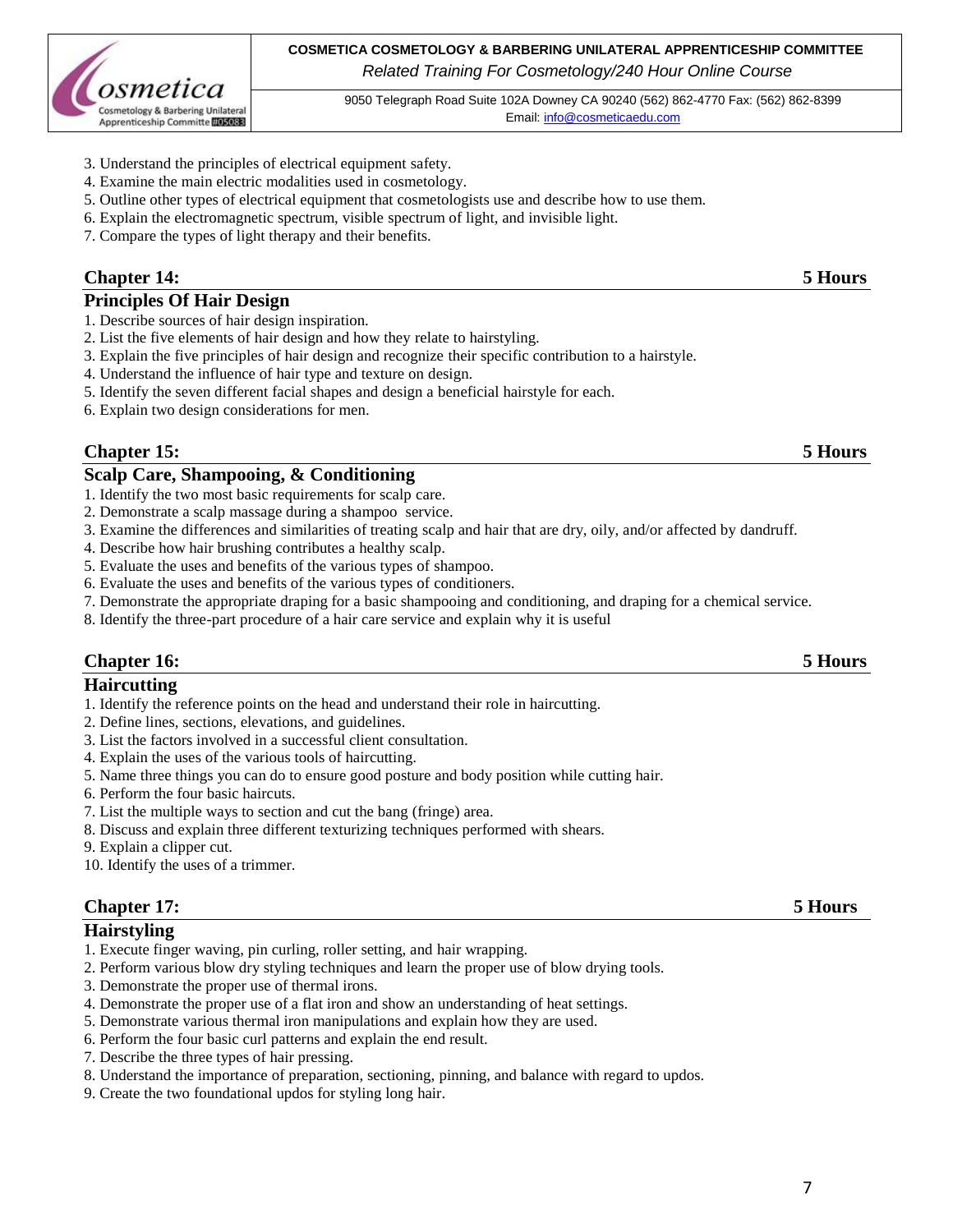

9050 Telegraph Road Suite 102A Downey CA 90240 (562) 862-4770 Fax: (562) 862-8399 Email[: info@cosmeticaedu.com](http://info@cosmeticaedu.com)

## **Chapter 18: 5 Hours**

### **Braiding & Braid Extensions**

- 1. Know the general history of braiding.
- 2. Recognize braiding basics and the importance of a consultation.
- 3. Explain how to prepare the hair for braiding.
- 4. Describe the six types of braiding techniques: rope, fishtail, halo, invisible, single, and single braids with extensions.
- 5. Demonstrate the procedure for cornrowing.
- 6. Explain the techniques for textured sets and styles.
- 7. Demonstrate the procedures for starting locks and lock grooming.

#### **Chapter 19: 5 Hours**

#### **Wigs & Hair Additions**

- 1. Understand why cosmetologist should study wigs and hair additions.
- 2. Explain the differences between human hair and synthetic hair.
- 3. Examine the two basic categories of wigs.
- 4. Distinguish several types of hairpieces and their uses.
- 5. Review several different methods of attaching hair extensions. How to explore the job market, research potential

employers, and operate within the legal aspects of employment.

#### **Chapter 20: Hours**

#### **Chemical Texture Services**

- 1. Explain the four chemical reactions that take place during permanent waving.
- 2. Explain the difference between an alkaline wave and a true acid wave.
- 3. Explain the purpose of neutralization in permanent waving.
- 4. Demonstrate safe and effective perm techniques.
- 5. Describe how thio relaxers straighten the hair.
- 6. Describe how hydroxide relaxers straighten the hair.
- 7. Demonstrate safe and effective hydroxide relaxing techniques.
- 8. Describe curl re-forming and how it restructures the hair.

## **Chapter 21: 5 Hours**

#### **Hair Coloring**

- 1. List the reasons why people color their hair.
- 2. Explain how the hair's porosity affects hair color.
- 3. Understand the types of melanin found in hair.
- 4. Define and identify levels and their role in formulating hair color.
- 5. Identify primary, secondary, and tertiary colors.
- 6. Know what roles tone and intensity play in hair color.
- 7. List and describe the categories of hair color.
- 8. Explain the role of hydrogen peroxide in a hair color formula.
- 9. Explain the action of hair lighteners.
- 10. List the five key questions to ask when formulating a hair color.
- 11. Understand why a patch test is useful in haircoloring.
- 12. Define what a preliminary strand test is and why it is used.
- 13. List and describe the procedure for a virgin single process color service.
- 14. Understand the two processes involved in double process haircoloring.
- 15. Describe the various forms of hair lightener.
- 16. Understand the purpose and use of toners.
- 17. Name and describe the three most commonly used methods for highlighting.
- 18. Know how to properly cover gray hair.
- 19. Know the rules of color correction.
- 20. Know the safety precautions to follow during the hair color process.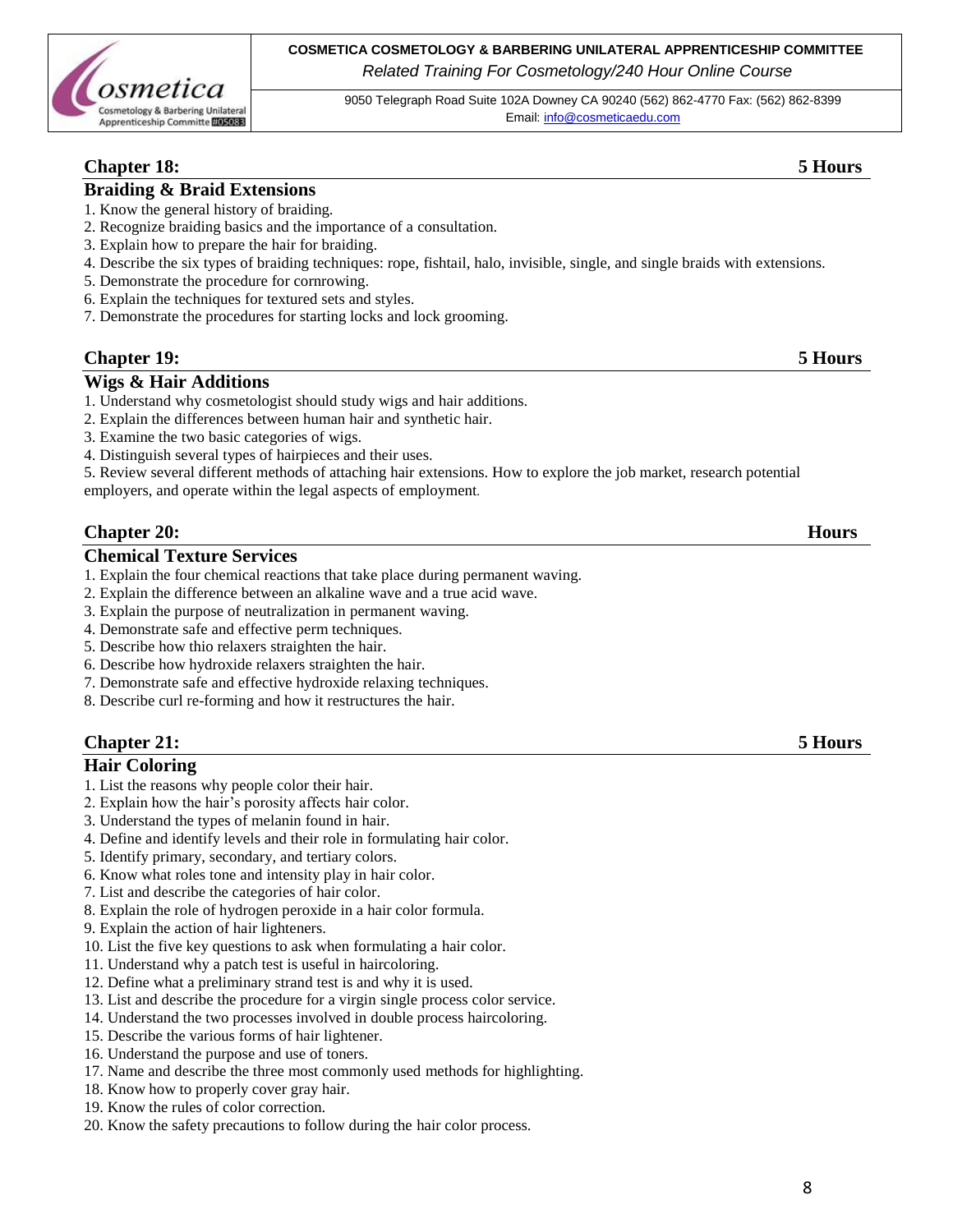

9050 Telegraph Road Suite 102A Downey CA 90240 (562) 862-4770 Fax: (562) 862-8399 Email[: info@cosmeticaedu.com](http://info@cosmeticaedu.com)

## **Chapter 22: 5 Hours**

#### **Hair Removal**

- 1. Explain the significance of a client intake form used in hair removal services.
- 2. Name the conditions that contraindicate hair removal in the salon.
- 3. Identify and describe three methods of permanent hair removal.
- 4. List the eight methods used for temporary hair removal.

### **Chapter 23: 5 Hours**

#### **Facials**

1. Explain the pertinent information to gather during a client consultation and skin analysis before performing facial treatments.

- 2. Identify examples of contraindications that prohibit performing facial treatments.
- 3. Determine the difference between skin type and skin condition.
- 4. Name the different categories of skin care products used in facial treatments.
- 5. Explain the different categories of skin care products used in facial treatments, and provide examples of each.
- 6. Define why massage is used during a facial.
- 7. Name and briefly describe the five categories of massage manipulations.
- 8. Name and describe two types of electrical machines used in facial treatments.
- 9. Explain how the two types of electrical machines add value to a facial.
- 10. Know the difference between galvanic and high frequency treatments used in facial services.
- 11. Explain how light therapy is used to treat the skin.
- 12. Discuss how aromatherapy is used in the basic facial.

## **Chapter 24: 5 Hours**

#### **Facial Makeup**

- 1. Describe the various types of cosmetics and their uses for facial makeup.
- 2. Explain how to use color theory when choosing cosmetics for makeup application.
- 3. Identify different facial types and summarize basic makeup techniques to alter them.
- 4. Name and describe the two types of artificial eyelashes.
- 5. List tips for creating special-occasion makeup for eyes, cheeks, and lips.

### **Chapter 25: 5 Hours**

#### **Manicuring**

- 1. Define scope of practice.
- 2. Describe the potential consequences if a nail technician works outside the state's scope of practice.
- 3. Identify the four types of nail technology tools required to perform a manicure.
- 4. Explain the difference between multiuse (reusable) and single-use (disposable) implements.
- 5. Name and describe the three-part procedure used in the performance of the basic manicure.
- 6. Explain why a consultation is important before a service in the salon.
- 7. List and describe the five basic nail shapes for women.
- 8. Describe the most popular nail shape for men.
- 9. List the massage movements for performing a relaxing hand and arm massage.
- 10. Explain the differences between spa manicures and basic manicures.
- 11. Describe how aromatherapy is best used in manicuring services.
- 12. Explain the benefits of paraffin wax in manicuring.

#### **Chapter 26: 5 Hours**

#### **Pedicuring**

- 1. Describe the equipment used when performing pedicures.
- 2. Identify materials only used when performing pedicures.
- 3. Describe the function of callus softener in a pedicure procedure.
- 4. Explain the differences between a basic pedicure and a spa pedicure.
- 5. Define reflexology and its use during a pedicure procedure.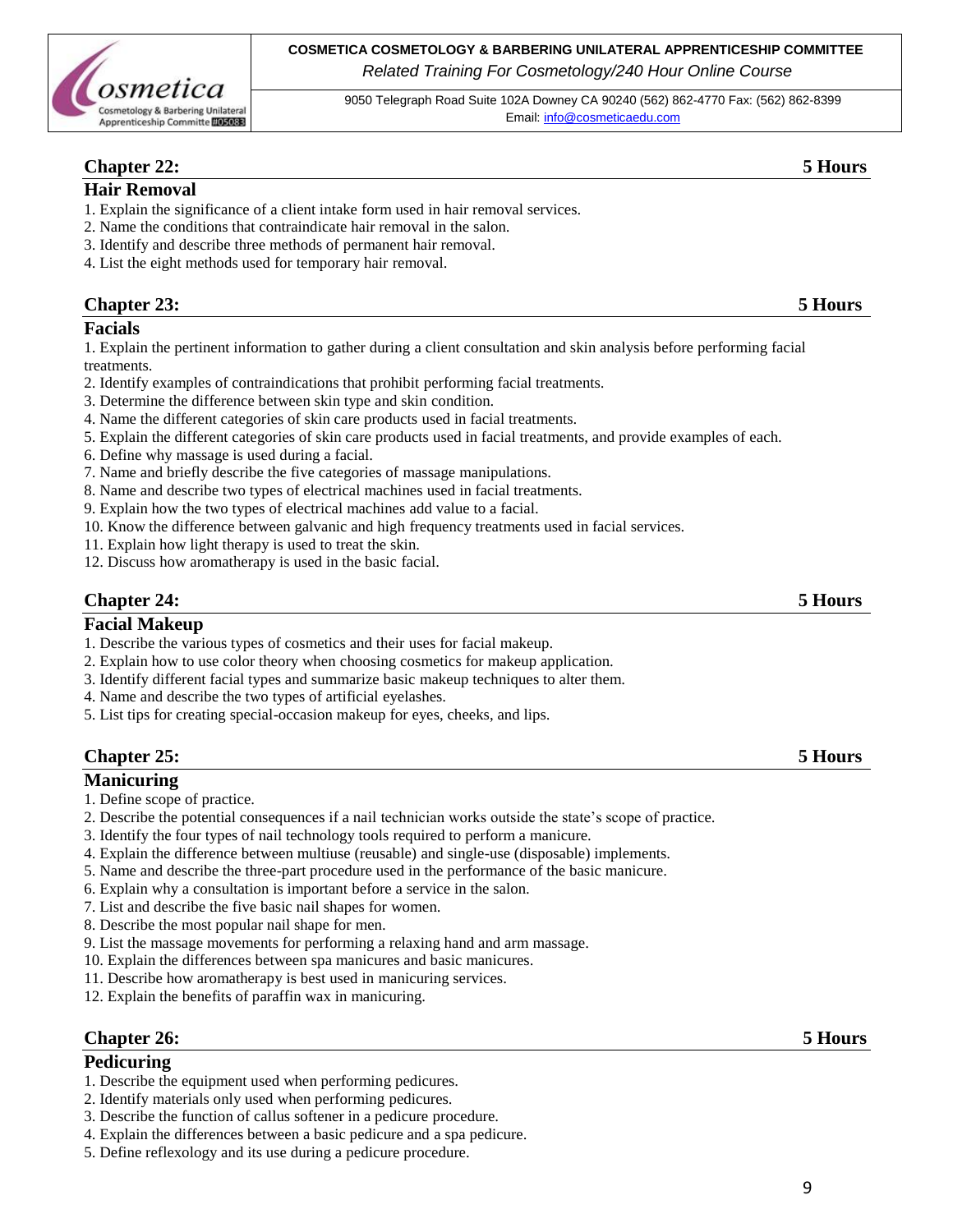

9050 Telegraph Road Suite 102A Downey CA 90240 (562) 862-4770 Fax: (562) 862-8399 Email[: info@cosmeticaedu.com](http://info@cosmeticaedu.com)

6. Summarize the importance of cleaning and disinfecting a pedicure bath.

## **Chapter 27: 5 Hours**

#### **Nail Tips & Wraps**

1. In addition to your basic manicure table set up, identify any supplies that are needed for nail tip application and explain their use.

- 2. Name and describe the three types of nail tips available, and describe the importance of correctly fitting nail tips.
- 3. Demonstrate the stop, rock, and hold method of applying nail tips.
- 4. Explain a few methods of applying nail tips.
- 5. List the types of fabrics used in nail wraps and explain the benefits of using each.

6. Describe the main difference between performing the two-week fabric wrap maintenance and the four-week fabric wrap maintenance.

7. Demonstrate how to remove fabric wraps and what to avoid.

## **Chapter 28: 5 Hours**

#### **Monomer Liquid & Polymer Powder Nail Enhancements**

1. Explain monomer liquid and polymer powder nail enhancement chemistry and how it works.

2. Name the specific tools, equipment, and supplies required to perform monomer liquid and polymer powder nail enhancements.

- 3. List the steps to apply nonacid and acid-free nail primers.
- 4. Explain how to properly store monomer liquid and polymer powder products.
- 5. Describe the apex, stress area, and sidewall, and tell where each is located on the nail enhancement.

6. Describe how to perform a one-color maintenance service on nail enhancements using monomer liquid and polymer powder.

- 7. Demonstrate how to perform crack repair procedures.
- 8. Implement the proper procedure for removing monomer liquid and polymer powder nail enhancements.
- 9. Describe the general process for using odorless products.
- 10. List two ways to create nail art from monomer liquid and polymer powder.

### **Chapter 29: 5 Hours**

#### **Light Cured Gels**

- 1. Describe the chemistry and main ingredients of light cured gels.
- 2. Explain when you would use a one-color or twocolor method for applying UV or LED gels.
- 3. List the different types of light cured gels used in current systems.
- 4. Identify the supplies needed for light cured gel application.
- 5. Determine when to use light cured gels on your client.
- 6. List the four guidelines that will assist you in choosing the proper light cured gel technology for your client.
- 7. Discuss the differences between light cured lamps and bulbs.
- 8. Identify the advantages of using light cured gel polish.
- 9. Describe how to maintain light cured gel nail enhancements.
- 10. Explain how to correctly remove hard light cured gels.
- 11. Identify the correct way to remove soft light cured gels.

### **Chapter 30: 5 Hours**

#### **Preparing For Licensure & Employment**

- 1. Describe the process of taking and passing your state licensing examination.
- 2. Determine your career focus by using the Inventory of Personal Characteristics and Technical Skills.
- 3. List the different salon business categories.
- 4. Develop a cover letter, resume, and employment portfolio.
- 5. Know how to explore the job market, research potential employers, and operate within the legal aspects of employment.